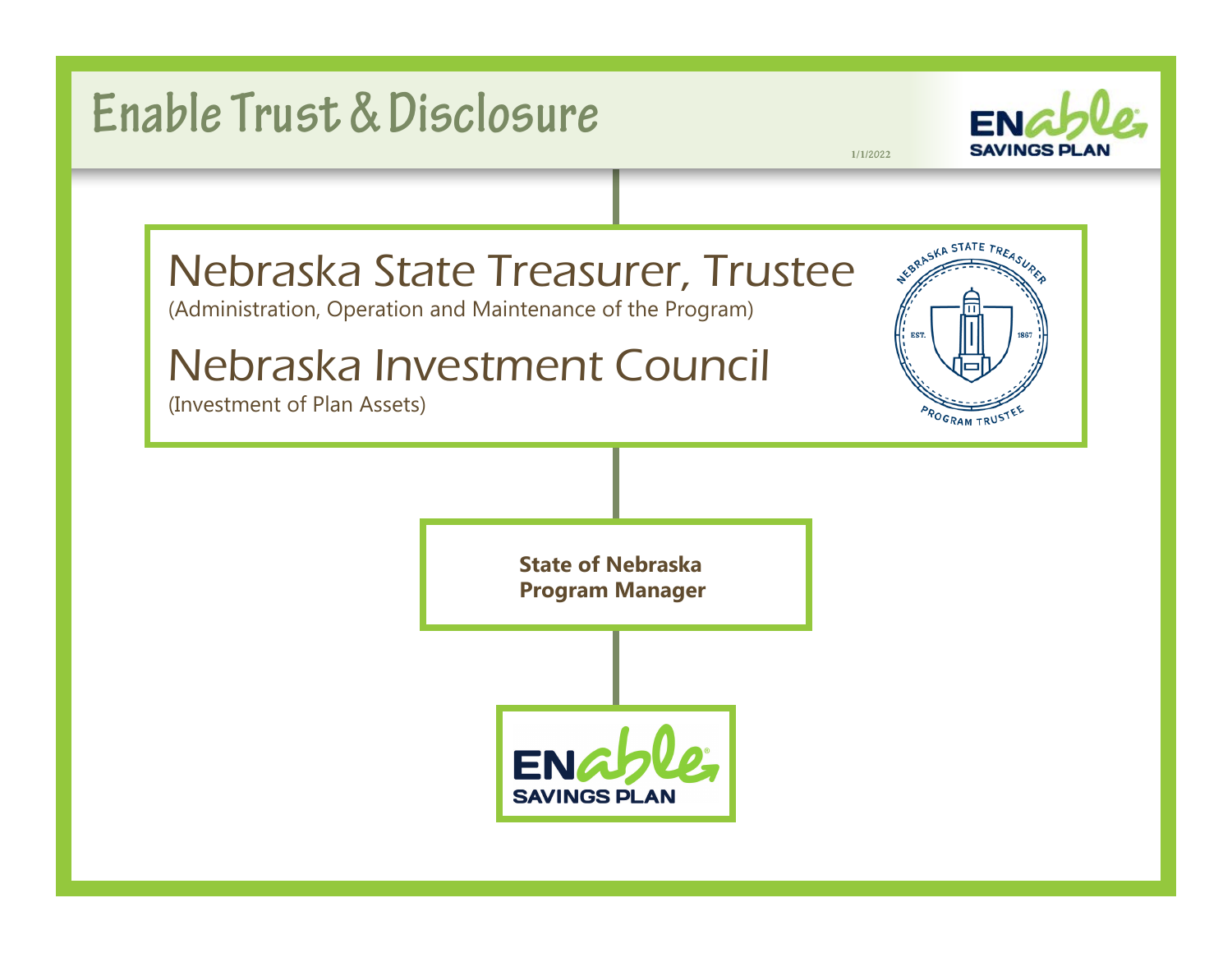## **Enable Trust & Disclosure**



**1/1/2022**

| Plan Name                                                                                                   | <b>Enable Savings Plan</b>                                                                     |
|-------------------------------------------------------------------------------------------------------------|------------------------------------------------------------------------------------------------|
| Program Launch Date                                                                                         | June 30, 2016                                                                                  |
| Contract Term<br><b>Contract Notification</b><br><b>Contract Expires</b>                                    | 3 years with 1 additional 3-year renewal term<br>January 2024<br><b>July 2024</b>              |
| Minimum Contribution                                                                                        | \$50 / \$25 with AIP or Payroll Deduction                                                      |
| Maximum Contribution                                                                                        | \$500,000                                                                                      |
| Annual Contribution Limit                                                                                   | \$16,000                                                                                       |
| Age Limitations                                                                                             | No age limit to open an account / onset of disability prior to individual's 26th birthday      |
| <b>Residency Requirements</b>                                                                               | None                                                                                           |
| NE State Income Tax Deduction                                                                               | \$10,000 per tax return (\$5,000 if married, filing separately)                                |
| Plan Fee<br>Program Management Fee<br>Total Underlying Investment Expenses and Fees                         | \$45 annual account fee<br>0.40%<br>Range: 0.00%-0.45% (0.40% Program Management Fee included) |
| Direct Sold<br><b>Advisor Sold</b>                                                                          | Yes<br>No                                                                                      |
| <b>Investment Manager</b><br># of Investment Options<br># of Target-Risk Options<br># of Individual Options | Vanguard<br>5<br>3 (Growth, Moderate, Conservative)<br>2 (Bank Savings) (Checking)             |
|                                                                                                             |                                                                                                |